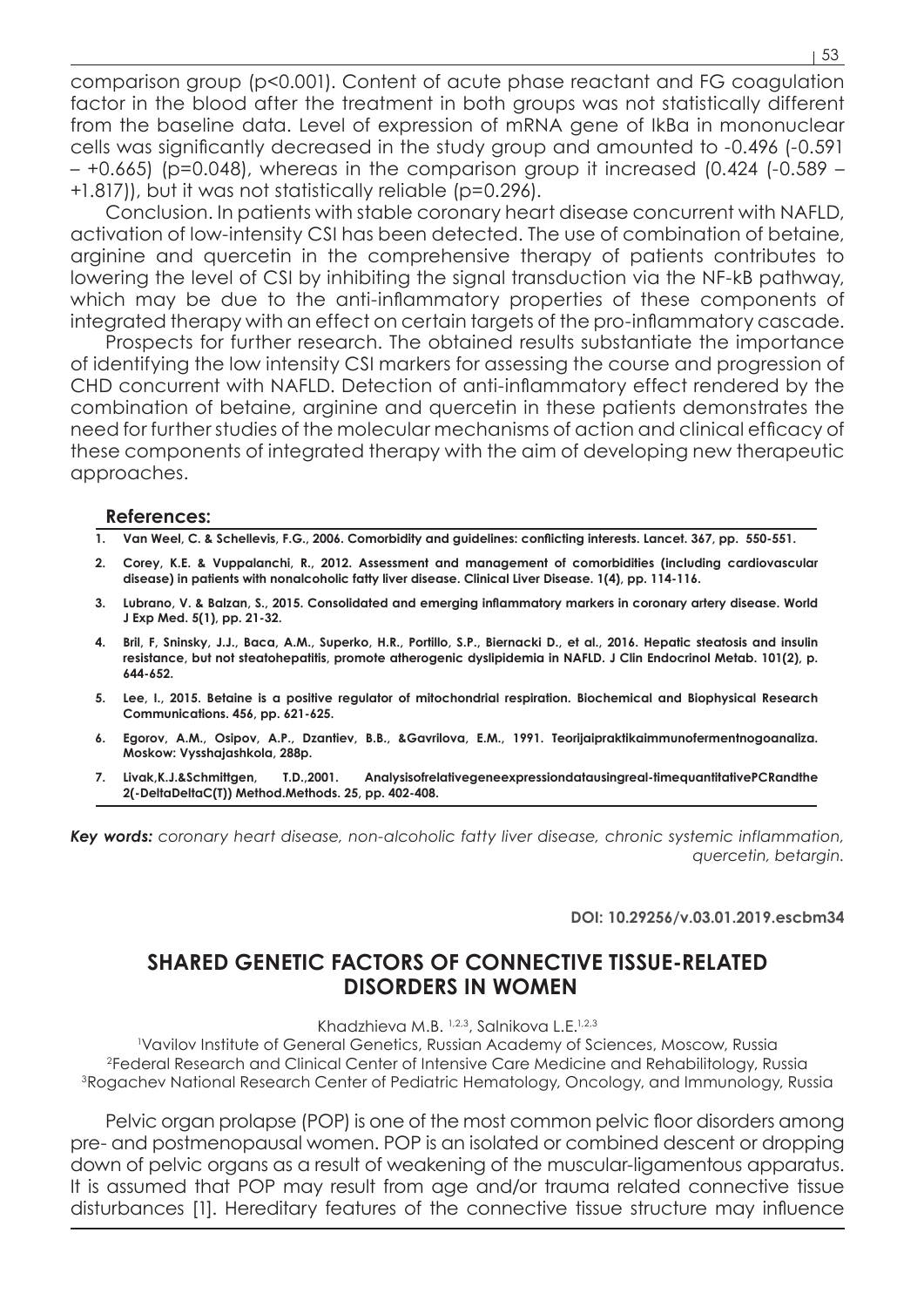POP and other connective tissue-related phenotypes [2, 3]. Stress urinary incontinence (SUI) and chronic venous insufficiency of the lower limbs (CVI) often mentioned as comorbidities with POP [4]. The disease connections on molecular level may be partially based on shared genetic susceptibility. Study was performed to determine whether genetic variants in the genes involved in the organization of elastic fibers (*FBLN5, LOXL1, ELN* and *FBN1*) are associated with multiple forms of connective tissue pathology (POP, SUI, CVI).

**Materials and Methods.** Tagged SNP approach to increase the genetic coverage of the investigated genes (Haploview 4.2 software) was used. Total DNA was extracted from venous blood. The genotyping of 19 selected SNPs (*FBLN5*: rs2430339, rs12586948, rs2284337, rs2498841, rs2018736, rs12589592, rs2430369, rs2245701, rs2474028, rs929608, rs2430347, rs2284338, rs2267989; *LOXL1*: rs2165241, rs2304719, rs893821, rs2415231; *FBN1*: rs6493328 and *ELN*: rs10949834) was performed using an allele specific tetra-primer PCR. The study sample set included patients (n=234) diagnosed with POP; controls (n=323) were women without POP and no prior history of prolapse surgery. The average age of the participants was 57.59±10.88 and 56.76±12.90 years, respectively. For the study sample, there were also data on the presence/absence of a history of SUI and CVI. These diseases were significantly more frequent in the group of women with POP. For the statistical analysis, the initial sample consisting of groups with POP and without this pathology was re-formed to obtain: 1) the case group with SUI (n=64) and the control group without SUI (n=477); 2) the case group with CVI (n=91) and the control group without CVI (n=452). Multiple logistic regression was applied to evaluate the associations between SNPs and POP, SUI, and CVI.

**Results.** All SNPs were in Hardy–Weinberg equilibrium in the cases and in the controls. Significant associations of SNPs rs2284337, rs2018736, rs12589592, rs2474028 (*FBLN5*) and rs2304719 (*LOXL1*) with POP; rs2498841 and rs2284338 (*FBLN5*) with SUI; rs2430339, rs2498841, rs2430369 (*FBLN5*), rs2304719 (*LOXL1*) and rs6493328 (*FBN1*) with CVI were found. The top association signals were found for *FBLN5* rs12589592-A (*P*=0.0012, OR=0.40, 95% CI: 0.23-0.71) in POP group, *FBLN5* rs2498841-T (*P*=0.037, OR=3.45, 95% CI: 1.16-10.26) in SUI group and *FBN1* rs6493328-A (*P*=0.0015, OR=0.16, 95% CI: 0.04-0.69) in CVI group. After the correction for multiple comparisons (FDR, the number of comparisons was 19), the association of rs2018736 (*P*=0.033), rs12589592 (*P*=0.029), and rs2474028 (*P*=0.029) of *FBLN5* gene with POP, as well as of *FBLN5* rs2498841 (*P*=0.047) and *FBN1* rs6493328 (*P*=0.021) with CVI, was confirmed. We identified *FBLN5* haplotype rs12586948(A)-rs2284337(A) rs2430347(A)-rs2430369(C), associated with a high risk for each of the studied diseases (*P*=0.035, OR=1.51, 95% CI:1.03–2.21 for POP; *P*=0.022, OR=1.81, 95% CI:1.09–2.99 for SUI; *P*=0.048, OR=1.61, 95% CI:1.00–2.58 for CVI). For SUI and POP, a common risk haplotype rs12586948(A)-rs2284337(A)-rs2430347(A)-rs2498841(G)-rs2018736(C)-rs2430369(C) rs2245701(G) with a frequency of 2.28% (SUI) and 2.21% (POP) was identified *(P*=0.022, OR=3.25, 95% CI: 1.19–8.86 and *P*=0.025, OR=2.96, 95% CI: 1.15–7.61, respectively). Each of these alleles groups as well as *LOXL1* haplotype rs2165241(C)-rs2304719(T)-rs2415231(C), correlated with an increase of the number of co-occurring connective tissue pathologies (POP, SUI and CVI).

Conclusions. Thus, comorbidity of connective tissue diseases (POP, SUI and CVI) can be genetically determined, in particular, in the presence of the common risk haplotypes of the *FBLN5* and *LOXL1* genes. Further study of the shared genetic factors will make it possible to develop complex diagnostic criteria of these diseases.

## **References:**

- **1. Memon H.U., Handa V.L. Vaginal childbirth and pelvic floor disorders // Women's Health (Lond. Engl.), 2013, 9(3): 65–77**
- **2. Altman D, Forsman M, Falconer C, Lichtenstein P. Genetic influence on stress urinary incontinence and pelvic organ prolapse// Eur Urol, 2008, 54: 918–922.**

Biological Markers in Fundamental and Clinical Medicine. – Vol.3, №1. – 2019. ISSN 2570-5911 (Print); ISSN 2570-5903 (On-Line) DOI: 10.29256/v.03.01.2019.escbm01-89